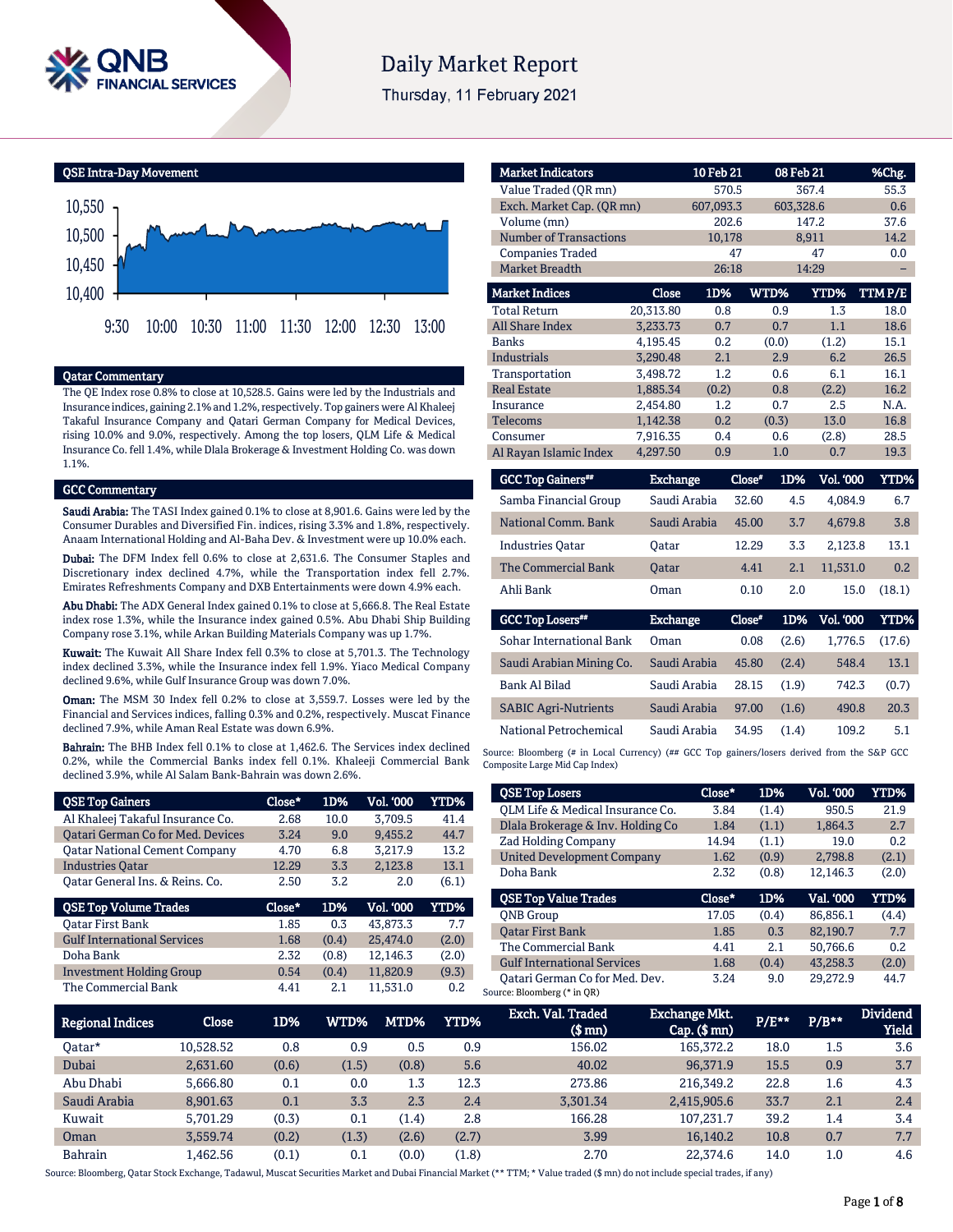# Qatar Market Commentary

- The QE Index rose 0.8% to close at 10,528.5. The Industrials and Insurance indices led the gains. The index rose on the back of buying support from GCC, Arab and Foreign shareholders despite selling pressure from Qatari shareholders.
- Al Khaleej Takaful Insurance Company and Qatari German Company for Medical Devices were the top gainers, rising 10.0% and 9.0%, respectively. Among the top losers, QLM Life & Medical Insurance Company fell 1.4%, while Dlala Brokerage & Investment Holding Company was down 1.1%.
- Volume of shares traded on Wednesday rose by 37.6% to 202.6mn from 147.2mn on Monday. Further, as compared to the 30-day moving average of 177.2mn, volume for the day was 14.3% higher. Qatar First Bank and Gulf International Services were the most active stocks, contributing 21.7% and 12.6% to the total volume, respectively.

| <b>Overall Activity</b>        | Buy %* | Sell %* | Net (QR)       |
|--------------------------------|--------|---------|----------------|
| Oatari Individuals             | 38.97% | 51.35%  | (70,621,973.9) |
| <b>Oatari Institutions</b>     | 18.91% | 8.64%   | 58,611,013.5   |
| Oatari                         | 57.88% | 59.99%  | (12,010,960.3) |
| <b>GCC</b> Individuals         | 0.77%  | 2.49%   | (9,794,085.8)  |
| <b>GCC</b> Institutions        | 3.68%  | 1.95%   | 9,872,567.6    |
| GCC                            | 4.45%  | 4.43%   | 78,481.8       |
| Arab Individuals               | 10.18% | 9.79%   | 2,223,745.9    |
| <b>Arab Institutions</b>       | 0.11%  | 0.00%   | 618,532.6      |
| Arab                           | 10.29% | 9.79%   | 2,842,278.5    |
| <b>Foreigners Individuals</b>  | 3.00%  | 2.75%   | 1,409,489.4    |
| <b>Foreigners Institutions</b> | 24.39% | 23.04%  | 7,680,710.6    |
| <b>Foreigners</b>              | 27.39% | 25.79%  | 9,090,200.0    |

Source: Qatar Stock Exchange (\*as a % of traded value)

# Earnings Releases, Global Economic Data and Earnings Calendar

# Earnings Releases

| <b>Company</b>               | Market         | <b>Currency</b> | 'Revenue (mn)<br>402020 | % Change<br>YoY | <b>Operating Profit</b><br>(mn) 402020 | % Change<br>YoY | Net Profit<br>(mn) 4Q2020 | % Change<br>YoY |
|------------------------------|----------------|-----------------|-------------------------|-----------------|----------------------------------------|-----------------|---------------------------|-----------------|
| Yamama Cement Co.*           | Saudi Arabia   | <b>SR</b>       | 879.9                   | 9.7%            | 328.9                                  | 22.2%           | 363.3                     | 41.7%           |
| Fawaz Abdulaziz Alhokair Co. | Saudi Arabia   | <b>SR</b>       | 1,349.7                 | 4.6%            | (18.0)                                 | N/A             | (128.1)                   | N/A             |
| Abu Dhabi Aviation Co.*      | Abu Dhabi      | <b>AED</b>      | 1.558.5                 | $-25.1%$        | 343.0                                  | $-34.0%$        | 154.7                     | $-48.6%$        |
| Sharjah Group*               | Abu Dhabi      | <b>AED</b>      | 10.5                    | $-6.0%$         | 8.9                                    | $-11.4%$        | (11.1)                    | N/A             |
| Aramex <sup>*</sup>          | Dubai          | AED             | 5,510.3                 | 8.7%            | 417.9                                  | $-32.6%$        | 285.0                     | $-42.7%$        |
| Orient Unb Takaful*          | Dubai          | <b>AED</b>      | 300.6                   | 17.8%           |                                        |                 | 6.2                       | 454.6%          |
| Dubai Refreshments Company*  | Dubai          | <b>AED</b>      | 564.4                   | $-11.2%$        | 56.7                                   | $-17.6%$        | 56.9                      | $-15.6%$        |
| Investcorp Holdings**        | <b>Bahrain</b> | <b>USD</b>      | 217.0                   | 16.7%           | $-$                                    | $-$             | 63.0                      | 31.3%           |
| Delmon Poultry Company*      | Bahrain        | <b>BHD</b>      | -                       | -               | -                                      |                 | 0.9                       | N/A             |

Source: Company data, DFM, ADX, MSM, TASI, BHB. (\*Financial for FY2020, \*\* Financial for 6M ended December 31, 2020)

#### Global Economic Data

| <b>Date</b> | Market    | <b>Source</b>                            | <b>Indicator</b>                    | Period     | Actual   | <b>Consensus</b> | <b>Previous</b> |
|-------------|-----------|------------------------------------------|-------------------------------------|------------|----------|------------------|-----------------|
| 02/10       | US        | Mortgage Bankers Association             | <b>MBA Mortgage Applications</b>    | 05-Feb     | $-4.1%$  |                  | 8.1%            |
| 02/10       | <b>US</b> | <b>Bureau of Labor Statistics</b>        | <b>CPI MoM</b>                      | Jan        | 0.3%     | 0.3%             | 0.4%            |
| 02/10       | US        | <b>Bureau of Labor Statistics</b>        | <b>CPI YoY</b>                      | Jan        | 1.4%     | 1.5%             | 1.4%            |
| 02/10       | Germany   | <b>German Federal Statistical Office</b> | <b>CPI MoM</b>                      | Jan        | 0.8%     | 0.8%             | 0.8%            |
| 02/10       | Germany   | <b>German Federal Statistical Office</b> | <b>CPI YoY</b>                      | Jan        | 1.0%     | 1.0%             | 1.0%            |
| 02/10       | France    | <b>INSEE National Statistics Office</b>  | <b>Industrial Production MoM</b>    | <b>Dec</b> | $-0.8%$  | 0.4%             | $-0.7%$         |
| 02/10       | France    | <b>INSEE National Statistics Office</b>  | <b>Industrial Production YoY</b>    | <b>Dec</b> | $-3.0\%$ | $-1.7%$          | $-4.5%$         |
| 02/10       | France    | <b>INSEE National Statistics Office</b>  | <b>Manufacturing Production MoM</b> | <b>Dec</b> | $-1.7%$  | $-0.3%$          | 0.7%            |
| 02/10       | France    | <b>INSEE National Statistics Office</b>  | Manufacturing Production YoY        | <b>Dec</b> | $-3.6%$  | $-3.2%$          | $-4.1%$         |
| 02/10       | Japan     | Bank of Japan                            | PPI YoY                             | Jan        | $-1.6%$  | $-1.6%$          | $-2.0%$         |
| 02/10       | Japan     | Bank of Japan                            | PPI MoM                             | Jan        | 0.4%     | 0.4%             | 0.5%            |
| 02/10       | China     | <b>National Bureau of Statistics</b>     | <b>CPI YoY</b>                      | Jan        | $-0.3%$  | 0.0%             | 0.2%            |
| 02/10       | China     | National Bureau of Statistics            | PPI YoY                             | Jan        | 0.3%     | 0.3%             | $-0.4%$         |

Source: Bloomberg (s.a. = seasonally adjusted; n.s.a. = non-seasonally adjusted; w.d.a. = working day adjusted)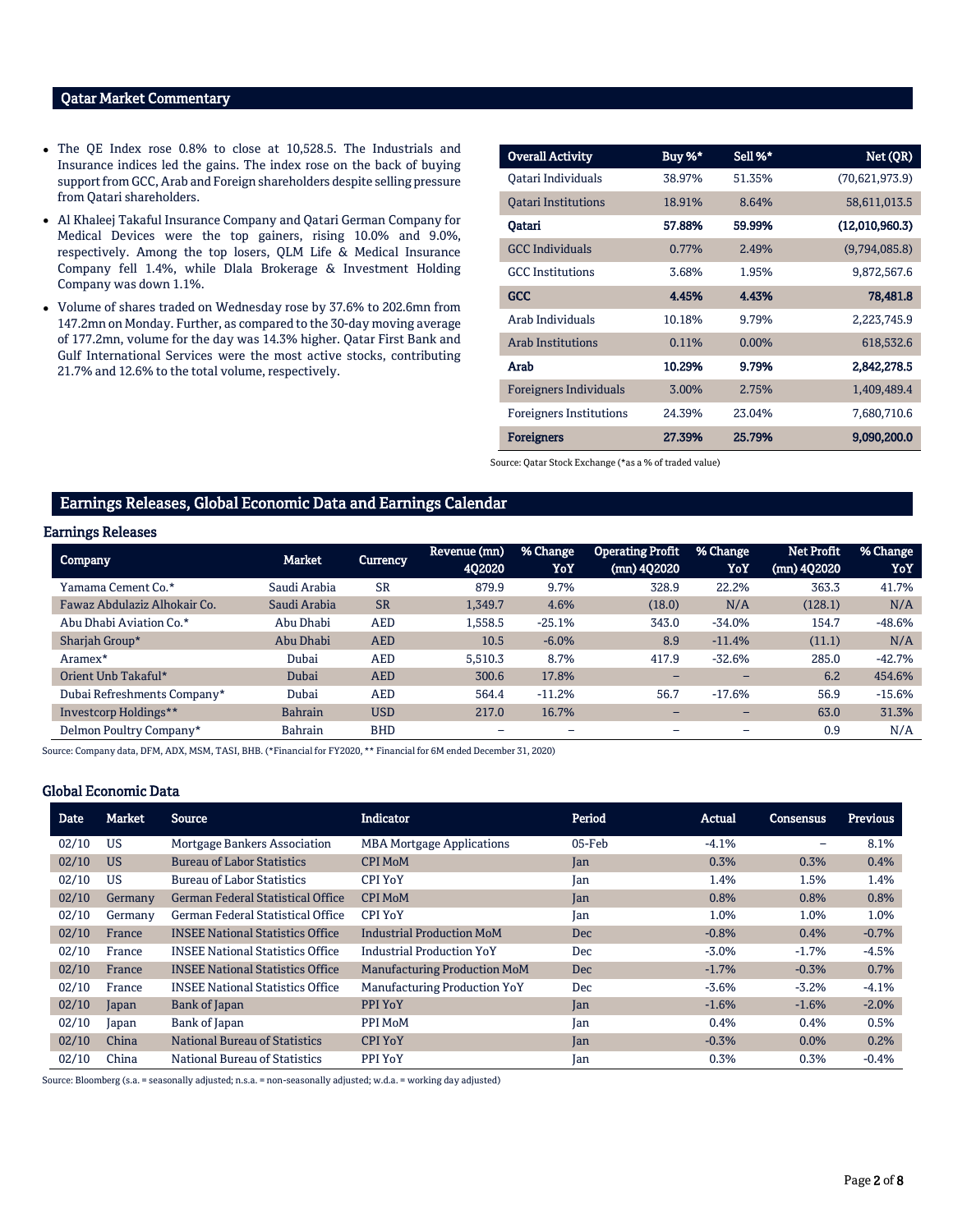| <b>Earnings Calendar</b> |                                               |                                  |                       |               |
|--------------------------|-----------------------------------------------|----------------------------------|-----------------------|---------------|
| <b>Tickers</b>           | <b>Company Name</b>                           | Date of reporting 4Q2020 results | No. of days remaining | <b>Status</b> |
| <b>OAMC</b>              | <b>Qatar Aluminum Manufacturing Company</b>   | 14-Feb-21                        | 3                     | Due           |
| <b>OATI</b>              | <b>Qatar Insurance Company</b>                | 14-Feb-21                        | 3                     | Due           |
| <b>OEWS</b>              | Qatar Electricity & Water Company             | 14-Feb-21                        | 3                     | Due           |
| <b>ORDS</b>              | Ooredoo                                       | 14-Feb-21                        | $\overline{3}$        | Due           |
| <b>OIMD</b>              | <b>Qatar Industrial Manufacturing Company</b> | 14-Feb-21                        | 3                     | Due           |
| <b>BRES</b>              | <b>Barwa Real Estate Company</b>              | 15-Feb-21                        | $\overline{4}$        | Due           |
| <b>QLMI</b>              | QLM Life & Medical Insurance Company          | 17-Feb-21                        | 6                     | Due           |
| <b>GISS</b>              | <b>Gulf International Services</b>            | 18-Feb-21                        | 7                     | Due           |
| <b>DOHI</b>              | Doha Insurance Group                          | 22-Feb-21                        | 11                    | Due           |
| <b>QNNS</b>              | <b>Qatar Navigation (Milaha)</b>              | 23-Feb-21                        | 12                    | Due           |
| <b>AHCS</b>              | Aamal Company                                 | 23-Feb-21                        | 12                    | Due           |
| <b>MCGS</b>              | <b>Medicare Group</b>                         | 23-Feb-21                        | 12                    | Due           |
| <b>MPHC</b>              | Mesaieed Petrochemical Holding Company        | 23-Feb-21                        | 12                    | Due           |
| <b>MERS</b>              | Al Meera Consumer Goods Company               | 23-Feb-21                        | 12                    | Due           |
| QISI                     | Qatar Islamic Insurance Group                 | 28-Feb-21                        | 17                    | Due           |
| <b>WDAM</b>              | <b>Widam Food Company</b>                     | $3-Mar-21$                       | 20                    | Due           |

Source: QSE

# News

### Qatar

- Qatar-Saudi land cargo movement to start on February 14 Commercial land cargo movement between Qatar and Saudi Arabia will resume on February 14, the General Authority of Customs (GAC) has announced. A number of regulatory and precautionary controls pertaining to the movement of imported and transiting goods through the land border between Qatar and Saudi Arabia were announced on the GAC website. Truck drivers coming from Saudi Arabia's Salwa border must obtain a certificate authenticated by the Saudi Ministry of Health, proving that they have been tested for COVID-19, at least 72 hours prior to the date of entry into Qatar's Abu Samra border crossing. Drivers and trucks transporting goods to Qatar via Abu Samra are not permitted to enter the country, and the goods will be unloaded and re-loaded onto local trucks by the importer or his representative at the border, according to prior coordination with the administration. (Gulf-Times.com)
- QEWS to hold it's investors relation conference call on 16/02/2021 to discuss the financial results. Qatar Electricity & Water Co. announces that the conference call with the Investors to discuss the financial results for the Annual 2020 will be held on 16/02/2021 at 12:30 PM , Doha Time. (QSE)
- ABQK raises \$300mn with first AT1 bonds Ahli Bank (ABQK) launched a debut \$300mn Additional Tier 1 (AT1) bond offering on Wednesday, a document showed. It sold the bonds at 4%, tightening by 75 basis points from initial price guidance after receiving more than \$1.9bn in orders, the document from one of the banks on the deal showed. The issuance is Qatar's first conventional AT1 bond sale since Qatar Islamic Bank's issue of AT1 sukuk, or Islamic bonds, in 2016. AT1 bonds, the riskiest debt instruments banks can issue, are designed to be perpetual in nature, but lenders can call them after a specified period. Ahli Bank's offering is non-callable for five years. Barclays, Mizuho, QNB Capital and Standard Chartered are arranging the deal, which is expected to launch later on Wednesday. (Bloomberg)
- IQCD to hold its AGM on March 01 Industries Qatar (IQCD) announced that the General Assembly Meeting (AGM) will be held on March 01, electronically using Zoom at 03:30 pm. In case of not completing the legal quorum, the second meeting will be held on March 02, 2021, electronically using Zoom at 03:30 pm. The agenda includes (1) Listen to the Chairman's message for the financial year ended 31 December 2020. (2) Listen and approve the Board of Directors' Report on IQCD's operations and financial performance for the financial year ended 31 December 2020 and the future plan of the company. (3) Listen and approve the Auditors' Report on IQCD's consolidated financial statements for the financial year ended 31 December 2020. (4) Discuss and approve IQCD's consolidated financial statements for the financial year ended 31 December 2020. (5) Present and approve 2020 Corporate Governance Report. (6) Approve Board's recommendation for a dividend payment of QR 0.33 per share for 2020, representing 33% of the nominal share value. (7) Absolve the Board of Directors from liability for the financial year ended 31 December 2020 and approve their remuneration. (8) Appoint the external auditor for the financial year ending 31 December 2021 and approve their fees. (QSE)
- CBQK enables payment through wearables in Qatar The Commercial Bank (CBQK), the leading digital bank in Qatar, on Wednesday, announced the launch of a new digital feature that enables payment through wearables, a new innovative payment method provided through smartwatches and trackers. Through this new offering, CBQK is adding one more contactless payment solution that allows users to make secure payments from the smartwatch or fitness trackers, without the need of a phone or cards. CBQK cardholders will very soon enjoy this innovative payment tech by simply registering their CBQK Credit or Debit card details into their wearable smartwatch or tracker using the devices' applications and then make contactless payments by simply tapping their smartwatch at any contactless supported payment terminals. CBQK's newly launched service fulfils the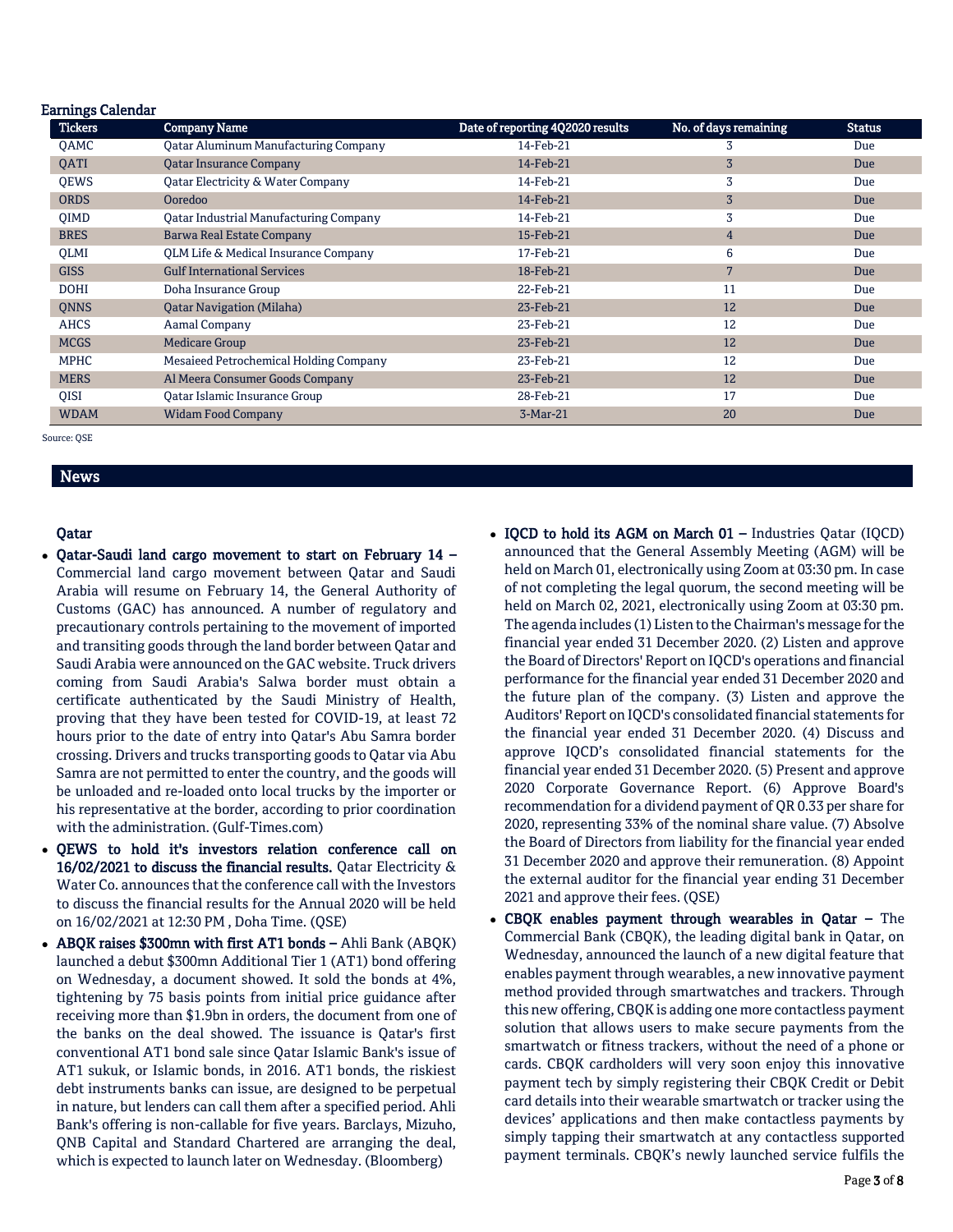bank's promise of bringing payment solutions to match the evolving lifestyle of its customers; thus, becoming one of the first local banks to offer athletes and sports enthusiasts in Qatar a new way to pay for their purchases with their watches and keep moving. (Qatar Tribune)

# International

- UN report: Recovery in global trade to stall again in first quarter – A recovery in global trade is expected to slow again in the first quarter of 2021 as the coronavirus pandemic keeps disrupting the travel industry after world trade contracted 9% in 2020, a UN report said on Wednesday. After lockdowns caused trade to shrink 15% in the first half of 2020, it rebounded in the second half, with global trade in goods up about 8% in the fourth quarter compared with the third, the UN Conference on Trade and Development (UNCTAD) said. That was largely due to developing countries, particularly those in East Asia, with trade in goods originating from the region up 12% in the fourth quarter YoY. "East Asian economies have been leading the recovery process with strong export growth and gains in global market share," UNCTAD said, adding that most manufacturing sectors rebounded in the fourth quarter, apart from energy and transport. However, trade in services stagnated at levels seen in the third quarter, the report said, adding that exports of services from China, and to a lesser degree India, had fared relatively better than other countries. For the first quarter of 2021, UNCTA projects a 1.5% fall in trade in goods versus the previous quarter, and a 7% drop in trade in services, although it said its forecasts were uncertain due to the pandemic and uncertainty about stimulus packages. (Reuters)
- US January budget deficit hits record \$163bn as new aid checks sent out - The US government posted a budget deficit of \$163bn in January, a record high for the month and a \$130bn jump from the deficit in the same month last year, as a new round of direct payments to individuals were distributed, the Treasury said on Wednesday. Receipts for January rose 3% from the year-earlier period to \$385bn, while outlays grew 35% to \$547bn. Both receipts and outlays were record highs for January. For the first four months of the 2021 fiscal year, the deficit rose 89% to \$736bn, with receipts rising 1% to \$1.19tn and outlays increasing 23% to \$1.92tn. The deficit, receipts and outlays were all year-to-date record highs. The January deficit would have been considerably larger if not for some \$44bn in benefits being paid in December because the New Year's Day holiday came at the start of a weekend. Receipts last month were helped by an 18% increase in individual non-withheld tax payments, and a 49% increase in corporate tax payments, the latter of which a Treasury official said were increased by the repatriation of overseas earnings. The official said January outlays were increased by about \$139bn in direct payments by the Treasury to individuals, mostly through \$600 checks sent out as part of a year-end COVID-19 stimulus bill. Replenished unemployment benefits and rental assistance also boosted US outlays, the official said. (Reuters)
- US business formation surges in January Applications to start new US businesses jumped in January, suggesting economic activity was steadily picking again, although the coronavirus pandemic continues to pose a risk to growth. The Commerce Department said on Wednesday business applications surged

42.6% to a seasonally adjusted 492,133 last month. The data is derived from business applications for tax identifications. There were a seasonally adjusted 54,635 applications from corporations. Applications for businesses with planned wages totaled 58,023. Overall, applications increased in all four regions last month. The COVID-19 pandemic has decimated businesses in the services sector, especially restaurants and bars, leaving millions unemployed. The economy has recovered 12.3mn of the 22.2mn jobs lost in March and April, when the pandemic started in the US. At least 17.8mn Americans are on unemployment benefits. (Reuters)

- US consumer prices increase steadily in January US consumer prices rose moderately in January and underlying inflation remained benign as the pandemic continues to be a drag on the labor market and services industry. The Labor Department said on Wednesday its consumer price index increased 0.3% last month after climbing a revised 0.2% in December. In the 12 months through January the CPI rose 1.4% after gaining a revised 1.3% December. Economists polled by Reuters had forecast the CPI rising 0.3% and increasing 1.5% YoY. Prior to the revision, the CPI was previously reported to have increased 0.4% in December and advanced 1.4% YoY. (Reuters)
- Cheaper airline tickets keep US inflation tame in January US consumer prices rose moderately in January as higher gasoline prices were blunted by a slump in airline fares amid a relentless pandemic, tempering expectations for a sustained acceleration in inflation this year. The report from the Labor Department on Wednesday also showed underlying consumer prices were unchanged for a second straight month. Inflation is under the spotlight, with economic growth expected to be juiced by fiscal stimulus and coronavirus vaccines becoming accessible to large swaths of the population, unleashing pent-up demand for services. Higher inflation is anticipated by the spring as price declines early in the coronavirus crisis wash out of the calculations, but there is no consensus among economists on whether it would stick beyond the so-called base effects. The consumer price index rose 0.3% last month after gaining 0.2% in December. In the 12 months through January the CPI increased 1.4% after climbing 1.3% in December. Last month's rise in the CPI was in line with economists' expectations. Gasoline prices jumped 7.4% in January, accounting for most of the increase in the CPI, after rising 5.2% in December. Food prices gained 0.1%, but the cost of food consumed at home fell 0.1%. Prices for food consumed away from home climbed 0.3%. Excluding the volatile food and energy components, the CPI was unchanged for a second consecutive month. The so-called core CPI was restrained by a 3.2% plunge in the cost of airline tickets. That offset increases in the prices of health care, motor vehicle insurance and tobacco. The core CPI rose 1.4% on a YoY basis, slowing from December's 1.6% advance. (Reuters)
- Eurofer: Steel demand in EU plus UK seen rebounding by 13.3% in 2021 – Demand for steel in the European Union and Britain fell by 11.6% year on year in the third quarter of 2020 as the COVID-19 pandemic hit industrial activity but it is expected to bounce back this year, industry group Eurofer said on Wednesday. "2020 is likely to be one of the worst years on record, even if we will see positive figures in the fourth quarter," said Eurofer Director General Axel Eggert. The third quarter decline in apparent steel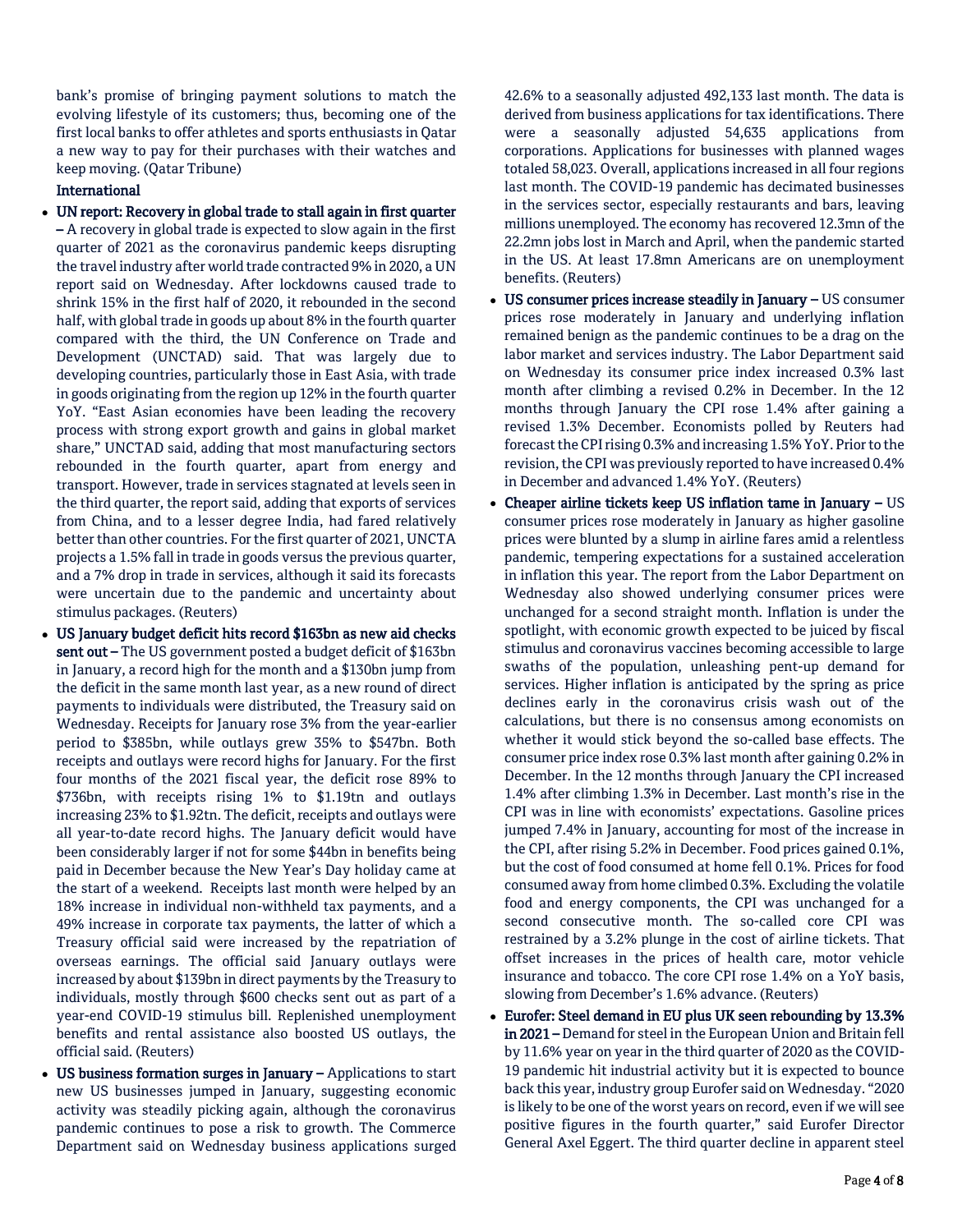consumption for the 27 EU members plus Britain to 32.8mn tons was an improvement on the tumble of 25% in the second quarter, the European Steel Association said in a statement. Apparent steel consumption measures output of steel producers plus net imports minus net exports. Apparent consumption is forecast to fall 13% in 2020 before bouncing back this year by 13.3% to 152mn tons, but that would still be 2mn tons below the 2019 level. To ensure consistency, the 2021 forecast includes Britain, which left the EU on January 1, 2020 but remained in the single market for the rest of last year during a transition period. After reporting first quarter 2021 data, Eurofer will remove Britain from its calculations and revise the data series, Alessandro Sciamarelli, director of market analysis, told Reuters. Eurofer's Eggert urged the EU to boost the steel sector with funds aimed at the bloc's target to become carbon neutral by 2050. (Reuters)

- China's January PPI +0.3% YoY, CPI -0.3% YoY China's factory gate prices posted their first year-on-year rise in 12 months in January and at the fastest pace since May 2019, official data showed on Wednesday, suggesting gathering momentum in the industrial sector. The producer price index (PPI) rose 0.3% from a year earlier, the National Bureau of Statistics said in a statement, compared with a 0.4% gain tipped by a Reuters poll of analysts and a 0.4% decline in December. The consumer price index (CPI) fell 0.3% from a year earlier, the statistics bureau said in a separate statement, compared with no change tipped by the Reuters poll and a 0.2% rise in December. (Reuters)
- Brazil's December retail sales sink historic 6.1% as pandemic, food inflation bite – Brazilian retail sales slumped 6.1% in December, official figures showed on Wednesday, the biggest fall for that particular month and the second largest of all since comparable records began more than 20 years ago. Researchers at government statistics agency IBGE said the fall was due a loss of momentum from the record level of sales in the preceding two months, the second wave of the COVID-19 pandemic picking up, and high food price inflation. The 6.1% monthly fall was second only to April's 17.2% plunge at the height of the initial lockdown and quarantines last year, and far more than the 0.5% decline forecast in a Reuters poll of economists. "The survey results tend to have minor variations, but the pandemic has changed that," said IBGE survey manager Cristiano Santos. "December's fall is a natural repositioning (from) the very high levels of October and November." This meant that retail sales in Latin America's largest economy rose 1.2% last year from 2019, the fourth YoY rise in a row, although the slowest of all. Sales volumes in December also rose 1.2% from the same month a year earlier, IBGE said, less than the 6.0% rise forecast in a Reuters poll. All eight retail sectors surveyed showed a fall in sales in December. Personal and domestic items fell 13.8%, clothing and footwear fell 13.3%, and office and communication equipment sales fell 6.8%, IBGE said. (Reuters)

# Regional

 IMF: Access to Covid-19 vaccine critical in Middle East and Central Asia region's recovery – Access to the Covid-19 vaccine will play a critical role in the recovery ahead in the Middle East and Central Asia region, Director, Middle East and Central Asia Department at the International Monetary Fund (IMF), Jihad Azour said. The road to recovery for the Middle East and Central Asia region will hinge on containment measures, access to and

distribution of vaccines, the scope of policies to support growth, and measures to mitigate economic scarring from the pandemic, Azour noted. The virus's second wave, which began in September, hurt many countries in the region, where infection and death rates far surpassed those seen during the first wave. Most countries resumed selective restrictions to help lessen their negative humanitarian and economic impact, while some have started vaccination campaigns, Azour wrote recently. Since IMF's October Regional Economic Outlook, growth estimates for 2020 have been revised up for the Middle East and North Africa region by 1.2 percentage points, to an overall contraction of 3.8%. This is largely driven by stronger-than-expected performance among oil exporters, as the absence of the second wave in some countries boosted non-oil activity, and the impact of the first wave was lower than expected. For 2021, IMF projections relative to October are broadly unchanged but reflect significant differences among countries: those with diversified vaccine providers and production have more favorable or broadly unchanged forecasts, while the outlook for those with more limited access to vaccines and those harder hit by the second wave looks weaker, he said. (Gulf-Times.com)

- $\bullet$  Iraq expects oil exports to average 3.6 million bpd in February Iraq expects total oil exports to average 3.6mn bpd in February if the autonomous Kurdistan region abides by OPEC+ oil production cuts, Oil Minister, Ihsan Abdul Jabbar said on Wednesday. An average of 2.9mn bpd in exports would come from southern Iraq, he told a news briefing in Baghdad. The minister said he anticipated an oil price of \$58 to \$63 in 2021. He also said OPEC and its allies were expected to keep their output policy, to which Iraq remains committed, unchanged during their next meeting. He said Iran might return to the oil market if everything remained "normal", without elaborating. (Reuters)
- Saudi economy shrank 3.8% in fourth quarter Saudi Arabia's economy shrank by 3.8% in the fourth quarter compared with the same period a year earlier, preliminary government data showed on Wednesday, but it grew 2.8% on a quarterly basis. The "flash estimates" for quarterly GDP by Saudi Arabia's General Authority for Statistics did not have a breakdown on how the oil and non-oil sectors performed in the three-month period to the end of December. The economy of the world's top oil exporter contracted by 4.1% in 2020, according to the preliminary estimates, hit by the COVID-19 pandemic, lower crude prices and output cuts. The government had previously forecast a 3.7% annual contraction for 2020. London-based Capital Economics said in a note this month it expected Saudi economic output to shrink 4.8% in the fourth quarter as the nonoil sector struggled. (Reuters)
- Saudi IPO market set for bumper year boosted by lockdown savings - Saudi Arabia's stock market is set for another bumper year of stock market listings with several sizeable initial public offerings (IPO) in the pipeline as investors look to allocate a pile of cash built up through the coronavirus pandemic. After the then record \$29.4bn listing of oil giant Saudi Aramco shone a spotlight on the country's equity market in late 2019, the Kingdom generated IPO proceeds worth \$1.45bn last year despite the economic fallout from the pandemic. At the same time, total deposits at Saudi commercial banks increased, from nearly SR1.8tn at the end of 2019 to SR1.94tn as of December last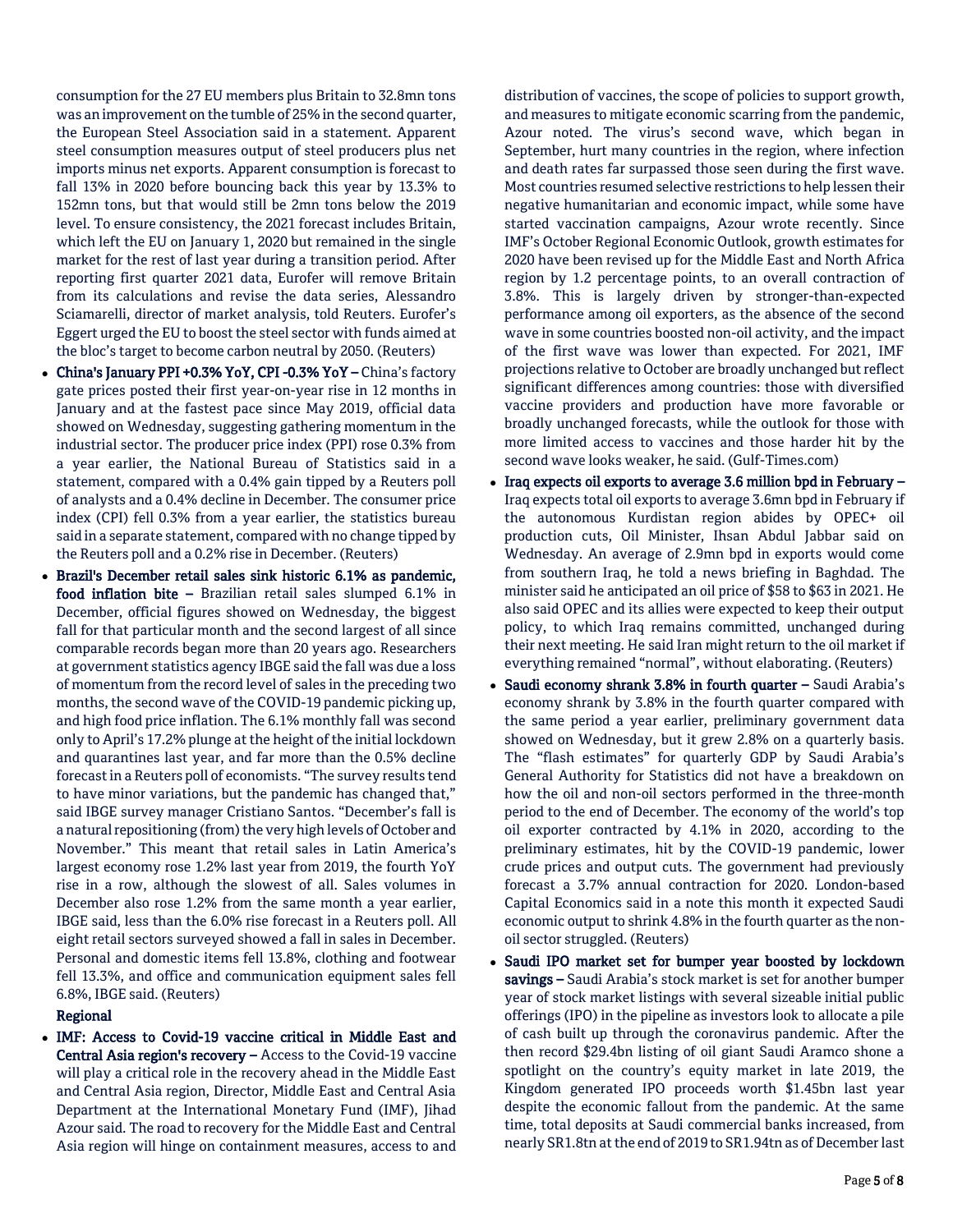year, according to central bank data. "There is surely more liquidity in the market but that is natural after COVID as there is more disposable income to invest," Head of research at Al-Rajhi Capital in Riyadh, Mazen al-Sudairi said. Four out of seven IPOs from Gulf countries last year launched on Saudi Arabia's Tadawul bourse, the largest market in the region with average daily turnover in excess of SR8bn last year, according to data from EFG-Hermes. The offerings of non-cyclical or defensive shares could not have been better timed, with the sectors outperforming during the pandemic. (Reuters)

- Saudi Aramco prepares \$10bn loan for pipeline business buyers – Saudi Aramco is preparing a financing package of up to \$10bn that it could offer to buyers of its pipeline business unit, three sources said, as the oil giant seeks to extract value from its assets in an era of lower oil prices. Aramco is in talks with banks to provide "staple financing", which is a financing package provided by the seller that buyers can use to back their purchase. International investors including BlackRock, KKR and Brookfield Asset Management, which could invest in the pipeline business, are also in talks with lenders on possible financing, said the sources, speaking anonymously because the talks are private. The loan could be up to \$10bn, sources said, covering much of the value of the assets. The planned pipeline sale would be similar to infrastructure deals signed over the last two years by Abu Dhabi's national oil company ADNOC, which raised billions of dollars by leasing its oil and gas pipeline assets to investors, sources have previously said. (Reuters)
- NMC says advisors appointed to explore sale of UAE, Oman business – NMC Group said on Wednesday it had hired Perella Weinberg Partners and Resonance Capital to advise on the potential sale of its healthcare business in the UAE and Oman. The sale process will run in parallel with the ongoing restructuring discussions with NMC's lenders, it said. NMC, founded in the 1970s, became the largest private healthcare provider in the UAE but ran into trouble after short-seller Muddy Waters questioned its financial reporting and doubts emerged over the size of stakes owned by its biggest shareholders. (Reuters)
- Emirates doesn't see travel recovery until year-end International travel is likely to remain subdued until the end of the year as countries reintroduce tough restrictions to control COVID-19 infections, the head of Dubai-based airline Emirates said on Wednesday. The comments from Tim Clark represent a more pessimistic view after he told Reuters last month he did not believe the recovery would be further impeded by a new wave of infections and restrictions. "It is going to take longer than I would have hoped and I think probably we are going to see some difficulties. We are not going to see capacity return that I hoped in July and August, I think, maybe (it will return) in the last quarter this year," Clark told a virtual summit by aviation consultancy CAPA. Britain this week announced passengers arriving from certain countries would have to enter mandatory hotel quarantine for 10 days, a similar system to Australia. (Reuters)
- MASQ's reports net loss of AED1,277.8mn in FY2020 Mashreqbank (MASQ) recorded net loss of AED1,277.8mn in FY2020 compared to a net profit of AED2,065.2mn. Net interest income and net income from Islamic products net of distribution

to depositors fell 27.8% YoY to AED2,676.3mn in FY2020. Operating income fell 14.1% YoY to AED5,148.3mn in FY2020. Total assets stood at AED158.5bn at the end of December 31, 2020 as compared to AED159.4bn at the end of December 31, 2019. Loans and advances measured at amortized cost stood at AED57.3bn (-7.2% YoY), while customers' deposits stood at AED76.4bn (-0.1% YoY) at the end of December 31, 2020. Loss per share came in at AED7.2 in FY2020 as compared to EPS of AED11.63 in FY2019. (DFM)

- CBD's net profit falls 20.0% YoY to AED1,120.1mn in FY2020 Commercial Bank of Dubai (CBD) recorded net profit of AED1,120.1mn in FY2020, registering decrease of 20.0% YoY. Net interest income and net income from Islamic financing fell 4.0% YoY to AED1,886.6mn in FY2020. Total operating income fell 1.8% YoY to AED2,978.2mn in FY2020. Total assets stood at AED97.4bn at the end of December 31, 2020 as compared to AED88.1bn at the end of December 31, 2019. Loans and advances and Islamic financing (net) stood at AED65.3bn (+8.5% YoY), while customers' deposits and Islamic customer deposits stood at AED69.8bn (+10.1% YoY) at the end of December 31, 2020. EPS came in at AED0.40 in FY2020 as compared to AED0.50 in FY2019. (DFM)
- Dubai's Aramex to increase focus on healthcare, FMCG segments – Dubai-based freight and logistics provider Aramex will have increased focus on servicing the healthcare and FMCG segment in 2021, CEO, Bashar Obeid said. It is adjusting to lower margins because of more competitive pricing and higher cost environment. It will expand e-commerce operations, begin chartering own flights from Abu Dhabi to other GCC markets from 1Q2021. It has expanded operations in Abu Dhabi in late 2020. "Our strong cash position, low leverage and robust capital structure positions us favorably to capitalize on attractive opportunities in 2021:" (Bloomberg)
- UK in talks with UAE to back life sciences fund Ministers in the UK are in talks with a wealth fund in the UAE to back a national investment program that will support businesses in the British life sciences industry, Financial Times reported, citing bankers and officials with knowledge of the situation. A proposal for launch of the Life Sciences Investment Program is being finalized by Chancellor Rishi Sunak and could be announced with the budget as early as March 3. UK government would commit £200mn to the fund and be matched with up to £400mn in external funding. (Bloomberg)
- First Abu Dhabi Bank prices euro-denominated bonds at 0.142% – First Abu Dhabi Bank (FAB), the UAE's largest bank, has priced a \$909mn five-year bond at mid-swaps +55bps with an all-in yield of 0.142%. This is FAB's first Euro denominated benchmark issuance and the lowest-ever yield on any public bond issuance from MENA as well as the largest-ever Euro issuance by a bank from the region, the lender said. The deal has attracted a total orderbook of EUR1.7bn from over 110 investors, including large European central banks, asset managers and Sovereigns, Supranational and Agencies (SSAs) representing a 2.3x oversubscription. This enabled FAB to tighten pricing by 20bps from initial price thoughts and price at EUR 55bps over mid-swaps, it said. (Zawya)
- Kuwait Pension Fund had record asset gain, braces for volatility – Kuwait's Public Institution for Social Security had its best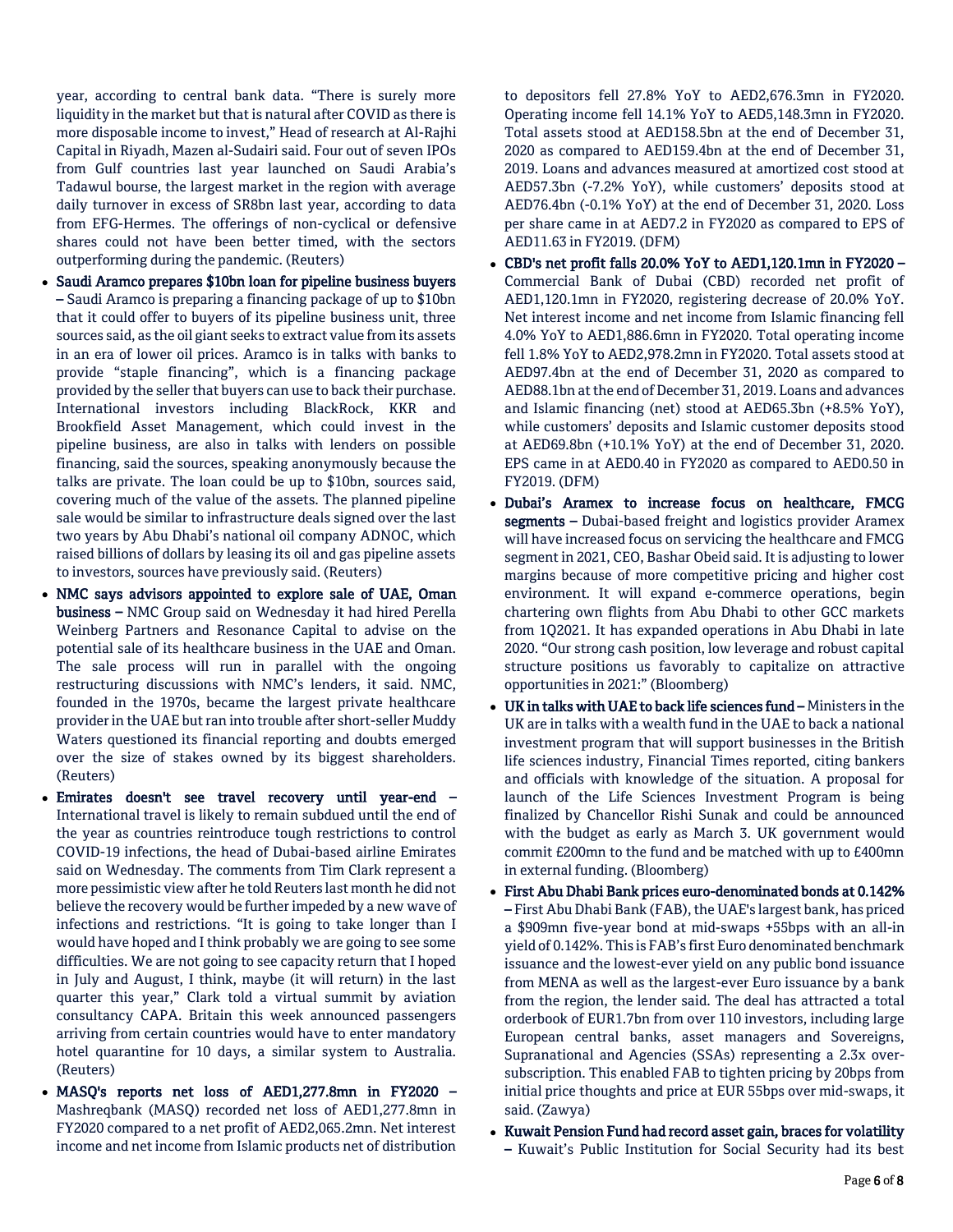performance ever in the first nine months of the fiscal year and said it is prepared for any volatility in global markets going forward. The \$132bn pension fund, which owns a quarter of US private equity firm Stone Point Capital, recorded 19.4% growth in assets during the nine months, it said in a statement on Wednesday. Investment profits in the three months to December 31 soared to \$6.8bn, a gain of 44.3% on the previous quarter. (Bloomberg)

- Gulf Bank reports net income of KD28.8mn in FY2020 Gulf Bank reported net income of KD28.8mn for FY2020, a decrease of 55% YoY, operating revenue of KD158.3mn for FY2020, a decrease of 24%, and operating profit of KD94.3mn for FY2020, a decrease of 27% YoY. (Bloomberg)
- Kuwaiti-Thai venture to develop 'significant' gas off Malaysia A joint venture of Kuwaiti and Thai firms will speed up development of a natural gas discovery off Malaysia after it confirmed finding a "significant" amount of fuel at the deposit, Kuwait Foreign Petroleum Exploration Co. said in a statement. The venture made the discovery off Sarawak on the island of Borneo. An appraisal well produced gas at a rate of 50mn cubic per day, indicating a larger reservoir than the initial estimate, Kufpec said on Wednesday. Kufpec, a unit of state -run Kuwait Petroleum Corp., is a 42.5% shareholder in the block containing the gas. Its partners are Thailand's PTT Exploration and Production Public Co. Ltd., also with 42.5%, and Malaysia's Petroliam Nasional Bhd., known as Petronas, with 15%. Gas, a cleaner -burning alternative to crude oil, is seen as an important fuel for bridging the global transition from petroleum to solar energy and other renewables. (Bloomberg)
- Moody's: Oman, Saudi Arabia exposed to declining uplift from wealth funds – Oman and Saudi Arabia are expected to tap their sovereign wealth funds (SWFs) to cover rising funding needs, but this will likely weaken their fiscal position more than other countries in the oil -dependent Gulf region, Moody's said on Wednesday. The ratings agency expects oil prices to remain below their trajectory prior to the COVID -19 pandemic as a result of lower demand in sectors like aviation, resulting in higher deficits among Gulf states. "Under most plausible scenarios, the level of SWF coverage of government debt stocks will fall significantly for Saudi Arabia and Oman, weakening their fiscal strength over the medium term," Moody's said. It forecast Saudi Arabia's share of asset drawdown relative to net budgetary financing to fall to 29% this year from an estimated 36% in 2020. The rest will come from debt issuance - 80% from domestic capital markets and 20% from international markets. Oman's current foreign reserves were "more than ample" to maintain its currency's peg to the dollar, Moody's said. It estimated that Oman's debt burden could rise to 75% of GDP by 2022 from 60% of GDP in 2019, and that its liquid SWF assets could decline to 13% of GDP from 32% during the same period. (Reuters)